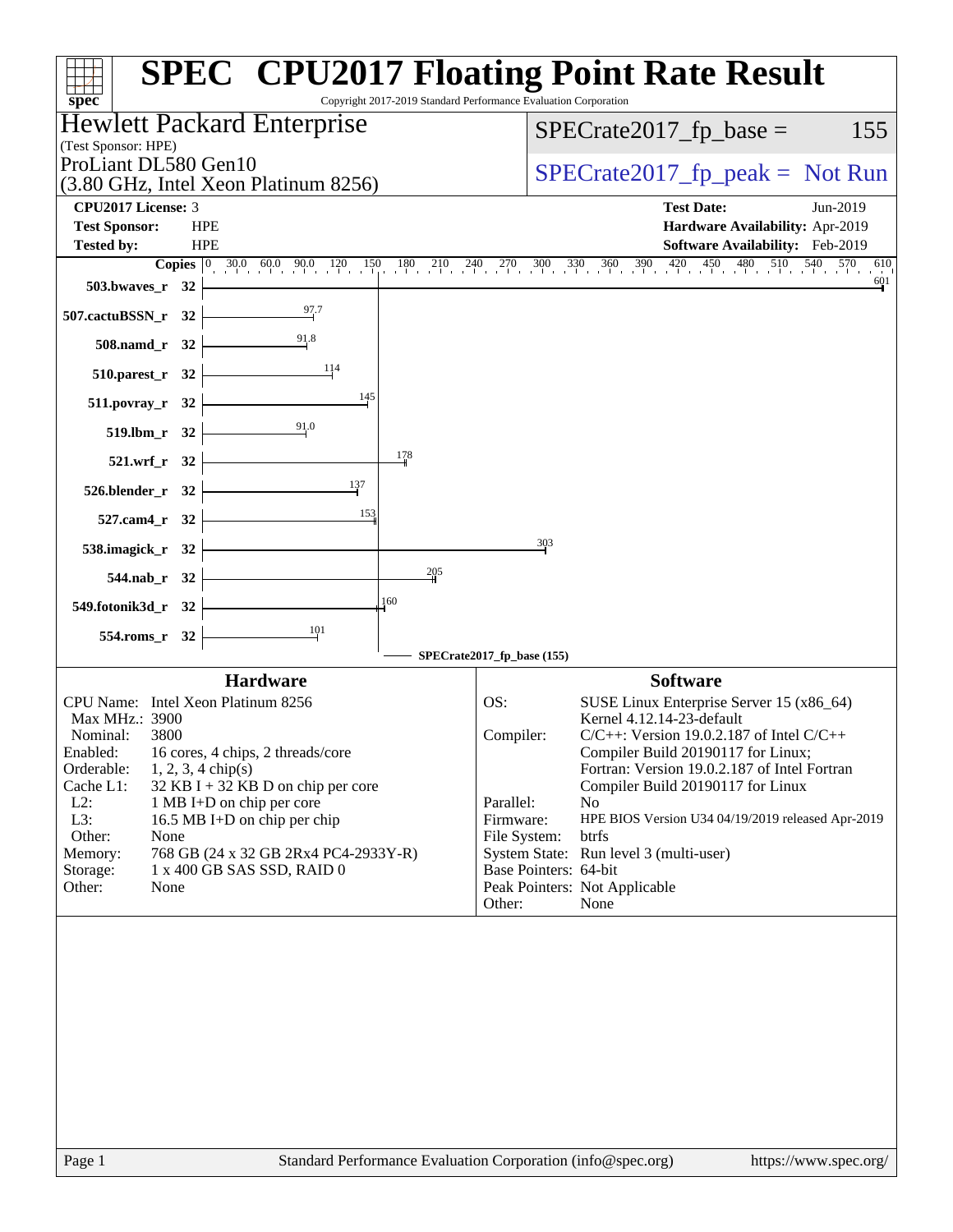## **[SPEC CPU2017 Floating Point Rate Result](http://www.spec.org/auto/cpu2017/Docs/result-fields.html#SPECCPU2017FloatingPointRateResult)**

Copyright 2017-2019 Standard Performance Evaluation Corporation

## Hewlett Packard Enterprise

(Test Sponsor: HPE)

 $SPECTate2017<sub>fr</sub> base = 155$ 

### (3.80 GHz, Intel Xeon Platinum 8256)

ProLiant DL580 Gen10  $SPECrate2017$  fp\_peak = Not Run

**[spec](http://www.spec.org/)**

**[CPU2017 License:](http://www.spec.org/auto/cpu2017/Docs/result-fields.html#CPU2017License)** 3 **[Test Date:](http://www.spec.org/auto/cpu2017/Docs/result-fields.html#TestDate)** Jun-2019 **[Test Sponsor:](http://www.spec.org/auto/cpu2017/Docs/result-fields.html#TestSponsor)** HPE **[Hardware Availability:](http://www.spec.org/auto/cpu2017/Docs/result-fields.html#HardwareAvailability)** Apr-2019 **[Tested by:](http://www.spec.org/auto/cpu2017/Docs/result-fields.html#Testedby)** HPE **[Software Availability:](http://www.spec.org/auto/cpu2017/Docs/result-fields.html#SoftwareAvailability)** Feb-2019

### **[Results Table](http://www.spec.org/auto/cpu2017/Docs/result-fields.html#ResultsTable)**

| <b>Base</b>                                                                                                 |               |                |       | <b>Peak</b>    |            |                |       |               |                |              |                |              |                |              |
|-------------------------------------------------------------------------------------------------------------|---------------|----------------|-------|----------------|------------|----------------|-------|---------------|----------------|--------------|----------------|--------------|----------------|--------------|
| <b>Benchmark</b>                                                                                            | <b>Copies</b> | <b>Seconds</b> | Ratio | <b>Seconds</b> | Ratio      | <b>Seconds</b> | Ratio | <b>Copies</b> | <b>Seconds</b> | <b>Ratio</b> | <b>Seconds</b> | <b>Ratio</b> | <b>Seconds</b> | <b>Ratio</b> |
| 503.bwaves_r                                                                                                | 32            | 535            | 600   | 534            | 601        | 534            | 601   |               |                |              |                |              |                |              |
| 507.cactuBSSN r                                                                                             | 32            | 414            | 97.8  | 415            | 97.7       | 415            | 97.5  |               |                |              |                |              |                |              |
| 508.namd_r                                                                                                  | 32            | 331            | 91.8  | 331            | 91.8       | 331            | 91.8  |               |                |              |                |              |                |              |
| 510.parest_r                                                                                                | 32            | 731            | 114   | 732            | <u>114</u> | 734            | 114   |               |                |              |                |              |                |              |
| 511.povray_r                                                                                                | 32            | 514            | 145   | 513            | 146        | 514            | 145   |               |                |              |                |              |                |              |
| 519.lbm r                                                                                                   | 32            | 370            | 91.1  | 371            | 90.9       | 371            | 91.0  |               |                |              |                |              |                |              |
| 32<br>$521$ .wrf r<br>399                                                                                   |               |                | 179   | 402            | <b>178</b> | 402            | 178   |               |                |              |                |              |                |              |
| 32<br>526.blender r                                                                                         |               | 356            | 137   | 356            | 137        | 357            | 136   |               |                |              |                |              |                |              |
| $527$ .cam $4r$                                                                                             | 32            | 366            | 153   | 369            | 152        | 366            | 153   |               |                |              |                |              |                |              |
| 538.imagick_r<br>32<br>263                                                                                  |               | 303            | 263   | 303            | 263        | 303            |       |               |                |              |                |              |                |              |
| 544.nab r                                                                                                   | 32            | 266            | 203   | 261            | 206        | 262            | 205   |               |                |              |                |              |                |              |
| 32<br>549.fotonik3d r                                                                                       |               | 812            | 154   | 778            | <b>160</b> | 776            | 161   |               |                |              |                |              |                |              |
| 32<br>501<br>$554$ .roms_r                                                                                  |               | 101            | 502   | 101            | 500        | 102            |       |               |                |              |                |              |                |              |
| $SPECrate2017$ fp base =<br>155                                                                             |               |                |       |                |            |                |       |               |                |              |                |              |                |              |
| $SPECrate2017_fp\_peak =$<br><b>Not Run</b>                                                                 |               |                |       |                |            |                |       |               |                |              |                |              |                |              |
| Desulto anno an in the suden in which there were my Dald wadedined text in disates a meadian massacronesser |               |                |       |                |            |                |       |               |                |              |                |              |                |              |

Results appear in the [order in which they were run.](http://www.spec.org/auto/cpu2017/Docs/result-fields.html#RunOrder) Bold underlined text [indicates a median measurement.](http://www.spec.org/auto/cpu2017/Docs/result-fields.html#Median)

## **[Submit Notes](http://www.spec.org/auto/cpu2017/Docs/result-fields.html#SubmitNotes)**

 The numactl mechanism was used to bind copies to processors. The config file option 'submit' was used to generate numactl commands to bind each copy to a specific processor. For details, please see the config file.

## **[Operating System Notes](http://www.spec.org/auto/cpu2017/Docs/result-fields.html#OperatingSystemNotes)**

 Stack size set to unlimited using "ulimit -s unlimited" Transparent Huge Pages enabled by default Prior to runcpu invocation Filesystem page cache synced and cleared with: sync; echo 3 > /proc/sys/vm/drop\_caches runcpu command invoked through numactl i.e.: numactl --interleave=all runcpu <etc>

## **[General Notes](http://www.spec.org/auto/cpu2017/Docs/result-fields.html#GeneralNotes)**

Environment variables set by runcpu before the start of the run: LD\_LIBRARY\_PATH = "/home/cpu2017\_u2/lib/ia32:/home/cpu2017\_u2/lib/intel64"

 Binaries compiled on a system with 1x Intel Core i9-7900X CPU + 32GB RAM memory using Redhat Enterprise Linux 7.5 NA: The test sponsor attests, as of date of publication, that CVE-2017-5754 (Meltdown) is mitigated in the system as tested and documented.

**(Continued on next page)**

| Page 2<br>https://www.spec.org/<br>Standard Performance Evaluation Corporation (info@spec.org) |
|------------------------------------------------------------------------------------------------|
|------------------------------------------------------------------------------------------------|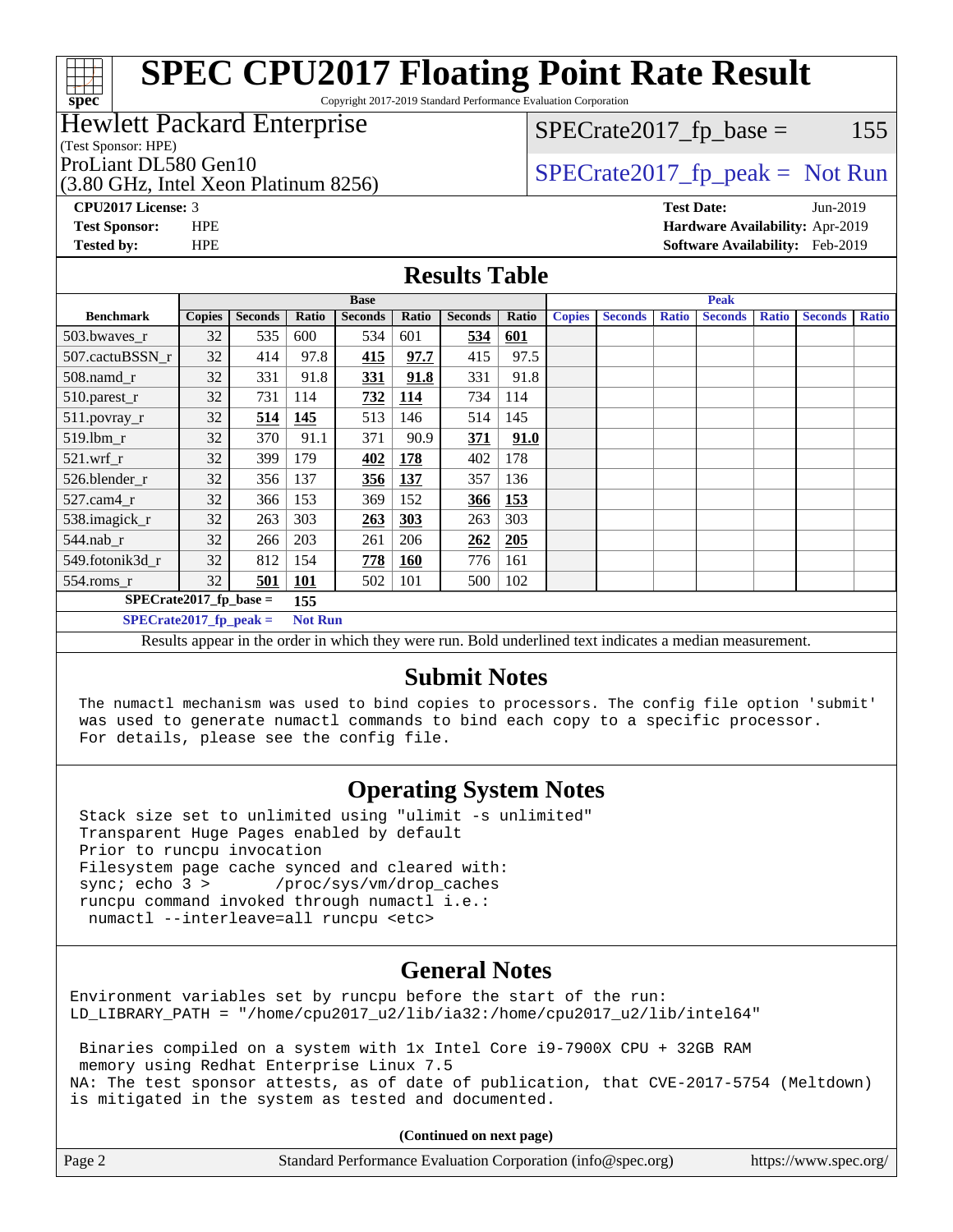## **[SPEC CPU2017 Floating Point Rate Result](http://www.spec.org/auto/cpu2017/Docs/result-fields.html#SPECCPU2017FloatingPointRateResult)**

Copyright 2017-2019 Standard Performance Evaluation Corporation

### Hewlett Packard Enterprise

 $SPECTate2017<sub>fr</sub> base = 155$ 

### (Test Sponsor: HPE)

(3.80 GHz, Intel Xeon Platinum 8256)

ProLiant DL580 Gen10  $SPECrate2017$  fp\_peak = Not Run

**[spec](http://www.spec.org/)**

**[Tested by:](http://www.spec.org/auto/cpu2017/Docs/result-fields.html#Testedby)** HPE **[Software Availability:](http://www.spec.org/auto/cpu2017/Docs/result-fields.html#SoftwareAvailability)** Feb-2019

**[CPU2017 License:](http://www.spec.org/auto/cpu2017/Docs/result-fields.html#CPU2017License)** 3 **[Test Date:](http://www.spec.org/auto/cpu2017/Docs/result-fields.html#TestDate)** Jun-2019 **[Test Sponsor:](http://www.spec.org/auto/cpu2017/Docs/result-fields.html#TestSponsor)** HPE **[Hardware Availability:](http://www.spec.org/auto/cpu2017/Docs/result-fields.html#HardwareAvailability)** Apr-2019

### **[General Notes \(Continued\)](http://www.spec.org/auto/cpu2017/Docs/result-fields.html#GeneralNotes)**

Yes: The test sponsor attests, as of date of publication, that CVE-2017-5753 (Spectre variant 1) is mitigated in the system as tested and documented. Yes: The test sponsor attests, as of date of publication, that CVE-2017-5715 (Spectre variant 2) is mitigated in the system as tested and documented.

### **[Platform Notes](http://www.spec.org/auto/cpu2017/Docs/result-fields.html#PlatformNotes)**

Page 3 Standard Performance Evaluation Corporation [\(info@spec.org\)](mailto:info@spec.org) <https://www.spec.org/> BIOS Configuration: Thermal Configuration set to Maximum Cooling Memory Patrol Scrubbing set to Disabled LLC Prefetch set to Enabled LLC Dead Line Allocation set to Disabled Enhanced Processor Performance set to Enabled Workload Profile set to General Throughput Compute Workload Profile set to Custom Energy/Performance Bias set to Balanced Performance Advanced Memory Protection set to Advanced ECC Sysinfo program /home/cpu2017\_u2/bin/sysinfo Rev: r5974 of 2018-05-19 9bcde8f2999c33d61f64985e45859ea9 running on dl580-sles15 Wed Jun 12 15:46:45 2019 SUT (System Under Test) info as seen by some common utilities. For more information on this section, see <https://www.spec.org/cpu2017/Docs/config.html#sysinfo> From /proc/cpuinfo model name : Intel(R) Xeon(R) Platinum 8256 CPU @ 3.80GHz 4 "physical id"s (chips) 32 "processors" cores, siblings (Caution: counting these is hw and system dependent. The following excerpts from /proc/cpuinfo might not be reliable. Use with caution.) cpu cores : 4 siblings : 8 physical 0: cores 5 8 9 13 physical 1: cores 2 5 9 13 physical 2: cores 2 5 9 13 physical 3: cores 2 5 9 13 From lscpu: Architecture: x86\_64<br>CPU op-mode(s): 32-bit, 64-bit CPU op-mode(s): Byte Order: Little Endian  $CPU(s):$  32 On-line CPU(s) list: 0-31 Thread(s) per core: 2 Core(s) per socket: 4 **(Continued on next page)**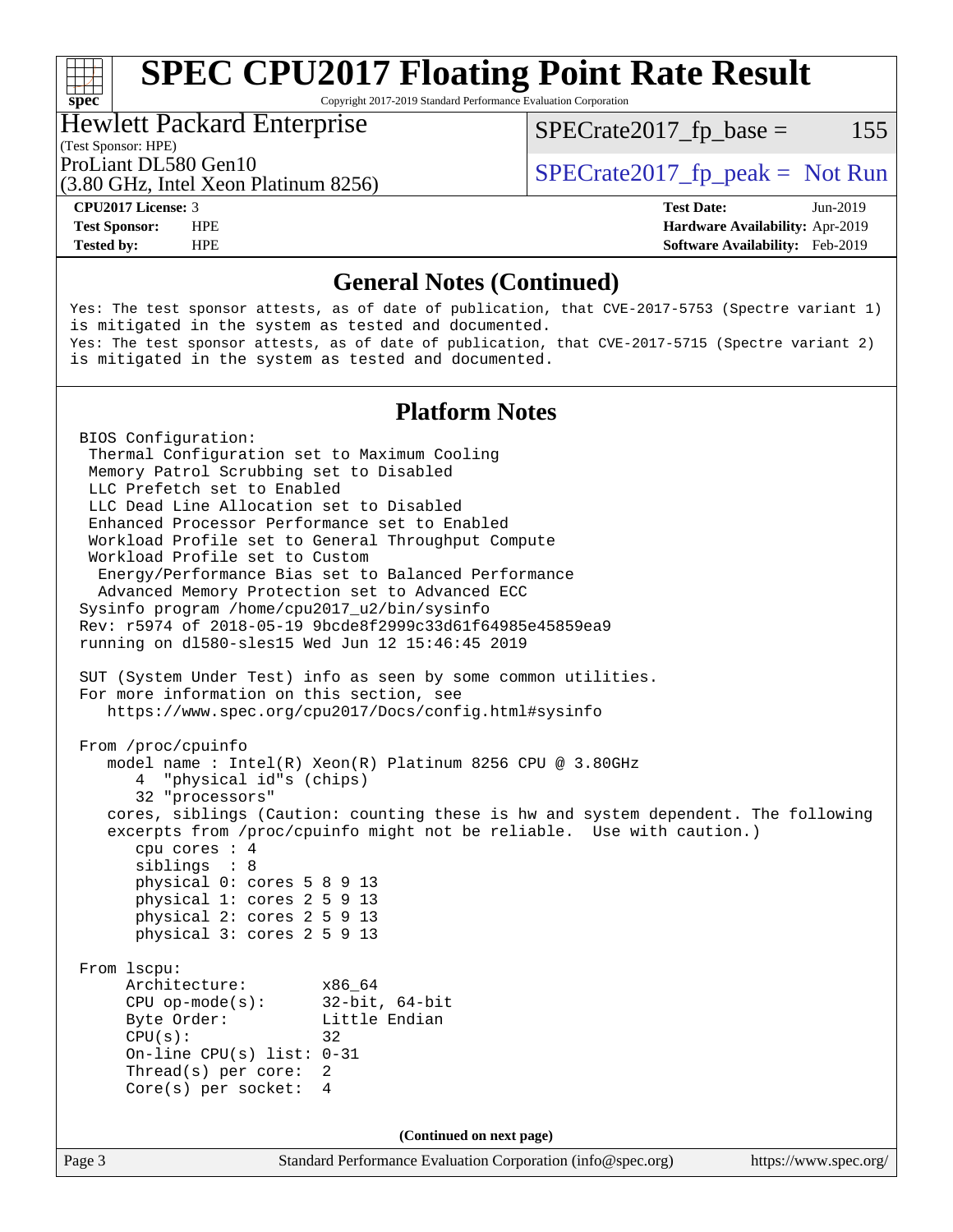# **[spec](http://www.spec.org/)**

## **[SPEC CPU2017 Floating Point Rate Result](http://www.spec.org/auto/cpu2017/Docs/result-fields.html#SPECCPU2017FloatingPointRateResult)**

Copyright 2017-2019 Standard Performance Evaluation Corporation

## Hewlett Packard Enterprise

(3.80 GHz, Intel Xeon Platinum 8256)

 $SPECrate2017_fp\_base = 155$ 

(Test Sponsor: HPE)

ProLiant DL580 Gen10<br>  $(3.80 \text{ GHz})$  Intel Xeon Platinum 8256) [SPECrate2017\\_fp\\_peak =](http://www.spec.org/auto/cpu2017/Docs/result-fields.html#SPECrate2017fppeak) Not Run

**[CPU2017 License:](http://www.spec.org/auto/cpu2017/Docs/result-fields.html#CPU2017License)** 3 **[Test Date:](http://www.spec.org/auto/cpu2017/Docs/result-fields.html#TestDate)** Jun-2019

**[Test Sponsor:](http://www.spec.org/auto/cpu2017/Docs/result-fields.html#TestSponsor)** HPE **[Hardware Availability:](http://www.spec.org/auto/cpu2017/Docs/result-fields.html#HardwareAvailability)** Apr-2019 **[Tested by:](http://www.spec.org/auto/cpu2017/Docs/result-fields.html#Testedby)** HPE **[Software Availability:](http://www.spec.org/auto/cpu2017/Docs/result-fields.html#SoftwareAvailability)** Feb-2019

### **[Platform Notes \(Continued\)](http://www.spec.org/auto/cpu2017/Docs/result-fields.html#PlatformNotes)**

| Socket(s):                                         | 4                                                                                    |
|----------------------------------------------------|--------------------------------------------------------------------------------------|
| NUMA $node(s):$                                    | 8                                                                                    |
| Vendor ID:                                         | GenuineIntel                                                                         |
| CPU family:                                        | 6                                                                                    |
| Model:                                             | 85                                                                                   |
| Model name:                                        | $Intel(R) Xeon(R) Platinum 8256 CPU @ 3.80GHz$                                       |
| Stepping:                                          | 6                                                                                    |
| CPU MHz:                                           | 3800.000                                                                             |
| BogoMIPS:                                          | 7600.00                                                                              |
| Virtualization:                                    | $VT - x$                                                                             |
| L1d cache:                                         | 32K                                                                                  |
| Lli cache:                                         | 32K                                                                                  |
| $L2$ cache:                                        | 1024K                                                                                |
| $L3$ cache:                                        | 16896K                                                                               |
| NUMA node0 CPU(s):                                 | 2, 3, 18, 19                                                                         |
| NUMA nodel CPU(s):                                 | 0, 1, 16, 17                                                                         |
| NUMA node2 CPU(s):                                 | 4, 5, 20, 21                                                                         |
| NUMA $node3$ CPU $(s)$ :<br>NUMA $node4$ $CPU(s):$ | 6, 7, 22, 23<br>8, 9, 24, 25                                                         |
| NUMA node5 CPU(s):                                 | 10, 11, 26, 27                                                                       |
| NUMA node6 $CPU(s):$                               | 12, 13, 28, 29                                                                       |
| NUMA $node7$ CPU $(s)$ :                           | 14, 15, 30, 31                                                                       |
| Flags:                                             | fpu vme de pse tsc msr pae mce cx8 apic sep mtrr pge mca cmov                        |
|                                                    | pat pse36 clflush dts acpi mmx fxsr sse sse2 ss ht tm pbe syscall nx pdpe1gb rdtscp  |
|                                                    | lm constant_tsc art arch_perfmon pebs bts rep_good nopl xtopology nonstop_tsc cpuid  |
|                                                    | aperfmperf tsc_known_freq pni pclmulqdq dtes64 monitor ds_cpl vmx smx est tm2 ssse3  |
|                                                    | sdbg fma cx16 xtpr pdcm pcid dca sse4_1 sse4_2 x2apic movbe popcnt                   |
|                                                    | tsc_deadline_timer aes xsave avx f16c rdrand lahf_lm abm 3dnowprefetch cpuid_fault   |
|                                                    | epb cat_13 cdp_13 invpcid_single intel_ppin mba tpr_shadow vnmi flexpriority ept     |
|                                                    | vpid fsgsbase tsc_adjust bmil hle avx2 smep bmi2 erms invpcid rtm cqm mpx rdt_a      |
|                                                    | avx512f avx512dq rdseed adx smap clflushopt clwb intel_pt avx512cd avx512bw avx512vl |
|                                                    | xsaveopt xsavec xgetbvl xsaves cqm_llc cqm_occup_llc cqm_mbm_total cqm_mbm_local     |
|                                                    | ibpb ibrs stibp dtherm ida arat pln pts pku ospke avx512_vnni arch_capabilities ssbd |
|                                                    |                                                                                      |
| /proc/cpuinfo cache data                           |                                                                                      |
| cache size $: 16896$ KB                            |                                                                                      |
|                                                    |                                                                                      |
|                                                    | From numactl --hardware WARNING: a numactl 'node' might or might not correspond to a |
| physical chip.                                     |                                                                                      |
| $available: 8 nodes (0-7)$                         |                                                                                      |
| node 0 cpus: 2 3 18 19                             |                                                                                      |
| node 0 size: 96767 MB                              |                                                                                      |
| node 0 free: 96613 MB                              |                                                                                      |
| node 1 cpus: 0 1 16 17                             |                                                                                      |
| node 1 size: 96353 MB                              |                                                                                      |
| node 1 free: 96142 MB                              |                                                                                      |
| node 2 cpus: 4 5 20 21                             |                                                                                      |
|                                                    |                                                                                      |
|                                                    | (Continued on next page)                                                             |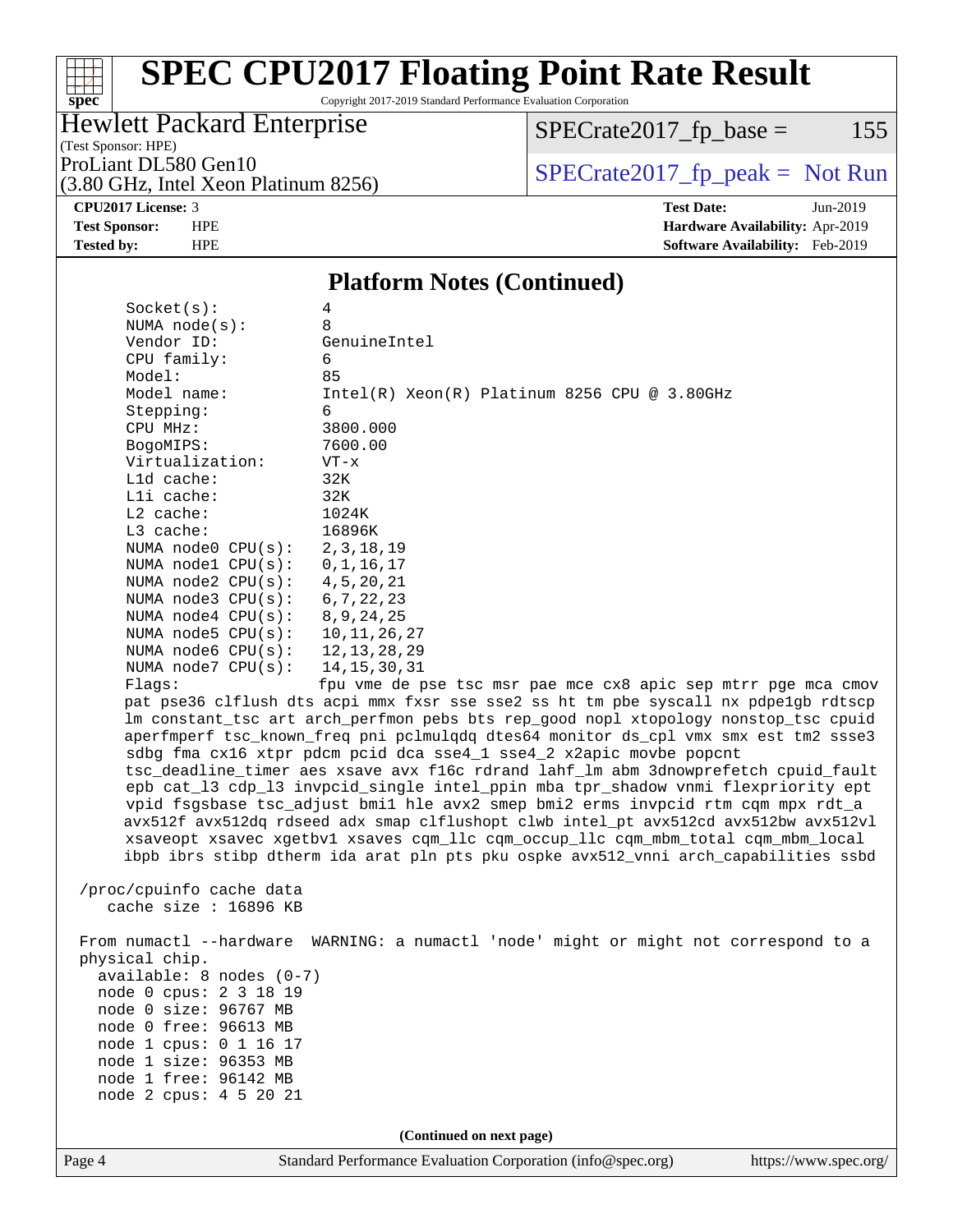### **[spec](http://www.spec.org/)**<sup>®</sup> **[SPEC CPU2017 Floating Point Rate Result](http://www.spec.org/auto/cpu2017/Docs/result-fields.html#SPECCPU2017FloatingPointRateResult)** Copyright 2017-2019 Standard Performance Evaluation Corporation (Test Sponsor: HPE) Hewlett Packard Enterprise (3.80 GHz, Intel Xeon Platinum 8256) ProLiant DL580 Gen10<br>(3.80 GHz, Intel Xeon Platinum 8256) [SPECrate2017\\_fp\\_peak =](http://www.spec.org/auto/cpu2017/Docs/result-fields.html#SPECrate2017fppeak) Not Run  $SPECTate2017<sub>fr</sub> base = 155$

**[CPU2017 License:](http://www.spec.org/auto/cpu2017/Docs/result-fields.html#CPU2017License)** 3 **[Test Date:](http://www.spec.org/auto/cpu2017/Docs/result-fields.html#TestDate)** Jun-2019 **[Test Sponsor:](http://www.spec.org/auto/cpu2017/Docs/result-fields.html#TestSponsor)** HPE **[Hardware Availability:](http://www.spec.org/auto/cpu2017/Docs/result-fields.html#HardwareAvailability)** Apr-2019 **[Tested by:](http://www.spec.org/auto/cpu2017/Docs/result-fields.html#Testedby)** HPE **[Software Availability:](http://www.spec.org/auto/cpu2017/Docs/result-fields.html#SoftwareAvailability)** Feb-2019

### **[Platform Notes \(Continued\)](http://www.spec.org/auto/cpu2017/Docs/result-fields.html#PlatformNotes)** node 2 size: 96767 MB node 2 free: 96674 MB node 3 cpus: 6 7 22 23 node 3 size: 96767 MB node 3 free: 96675 MB node 4 cpus: 8 9 24 25 node 4 size: 96767 MB node 4 free: 96608 MB node 5 cpus: 10 11 26 27 node 5 size: 96738 MB node 5 free: 96644 MB node 6 cpus: 12 13 28 29 node 6 size: 96767 MB node 6 free: 96679 MB node 7 cpus: 14 15 30 31 node 7 size: 96766 MB node 7 free: 96674 MB node distances: node 0 1 2 3 4 5 6 7 0: 10 21 31 31 31 31 31 31 1: 21 10 31 31 31 31 31 31 2: 31 31 10 21 31 31 31 31 3: 31 31 21 10 31 31 31 31 4: 31 31 31 31 10 21 31 31 5: 31 31 31 31 21 10 31 31 6: 31 31 31 31 31 31 10 21 7: 31 31 31 31 31 31 21 10 From /proc/meminfo MemTotal: 792262312 kB HugePages\_Total: 0 Hugepagesize: 2048 kB From /etc/\*release\* /etc/\*version\* os-release: NAME="SLES" VERSION="15" VERSION\_ID="15" PRETTY\_NAME="SUSE Linux Enterprise Server 15" ID="sles" ID\_LIKE="suse" ANSI\_COLOR="0;32" CPE\_NAME="cpe:/o:suse:sles:15" uname -a: Linux dl580-sles15 4.12.14-23-default #1 SMP Tue May 29 21:04:44 UTC 2018 (cd0437b) x86\_64 x86\_64 x86\_64 GNU/Linux **(Continued on next page)**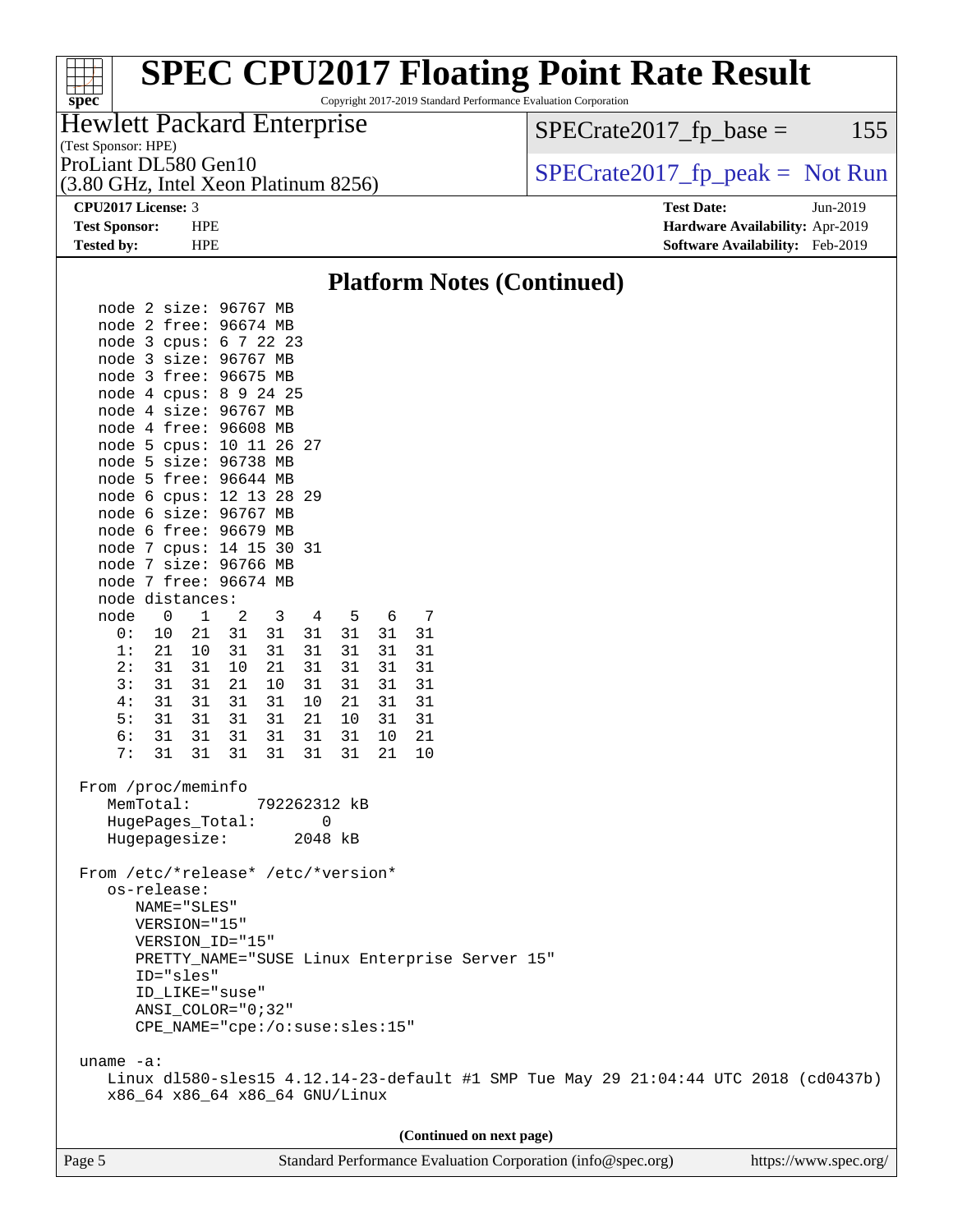### **[spec](http://www.spec.org/) [SPEC CPU2017 Floating Point Rate Result](http://www.spec.org/auto/cpu2017/Docs/result-fields.html#SPECCPU2017FloatingPointRateResult)** Copyright 2017-2019 Standard Performance Evaluation Corporation Hewlett Packard Enterprise

(3.80 GHz, Intel Xeon Platinum 8256)

 $SPECTate2017<sub>fr</sub> base = 155$ 

(Test Sponsor: HPE)

ProLiant DL580 Gen10<br>  $\begin{array}{r} \text{SPECrate2017\_fp\_peak = Not Run} \\ \text{SPECrate2017\_fp\_peak = Not Run} \end{array}$ 

**[CPU2017 License:](http://www.spec.org/auto/cpu2017/Docs/result-fields.html#CPU2017License)** 3 **[Test Date:](http://www.spec.org/auto/cpu2017/Docs/result-fields.html#TestDate)** Jun-2019 **[Test Sponsor:](http://www.spec.org/auto/cpu2017/Docs/result-fields.html#TestSponsor)** HPE **[Hardware Availability:](http://www.spec.org/auto/cpu2017/Docs/result-fields.html#HardwareAvailability)** Apr-2019 **[Tested by:](http://www.spec.org/auto/cpu2017/Docs/result-fields.html#Testedby)** HPE **[Software Availability:](http://www.spec.org/auto/cpu2017/Docs/result-fields.html#SoftwareAvailability)** Feb-2019

## **[Platform Notes \(Continued\)](http://www.spec.org/auto/cpu2017/Docs/result-fields.html#PlatformNotes)**

Kernel self-reported vulnerability status:

 CVE-2017-5754 (Meltdown): Not affected CVE-2017-5753 (Spectre variant 1): Mitigation: \_\_user pointer sanitization CVE-2017-5715 (Spectre variant 2): Mitigation: Indirect Branch Restricted Speculation, IBPB, IBRS\_FW

run-level 3 Jun 12 15:45

 SPEC is set to: /home/cpu2017\_u2 Filesystem Type Size Used Avail Use% Mounted on /dev/sda2 btrfs 371G 87G 284G 24% /home

 Additional information from dmidecode follows. WARNING: Use caution when you interpret this section. The 'dmidecode' program reads system data which is "intended to allow hardware to be accurately determined", but the intent may not be met, as there are frequent changes to hardware, firmware, and the "DMTF SMBIOS" standard. BIOS HPE U34 04/19/2019 Memory: 24x UNKNOWN NOT AVAILABLE

24x UNKNOWN NOT AVAILABLE 32 GB 2 rank 2933

(End of data from sysinfo program)

## **[Compiler Version Notes](http://www.spec.org/auto/cpu2017/Docs/result-fields.html#CompilerVersionNotes)**

| CC 519.1bm $r(base)$ 538.imagick $r(base)$ 544.nab $r(base)$<br>Intel(R) C Intel(R) 64 Compiler for applications running on Intel(R) 64,<br>Version 19.0.2.187 Build 20190117<br>Copyright (C) 1985-2019 Intel Corporation. All rights reserved.<br>CXXC 508. namd $r(base)$ 510. parest $r(base)$<br>Intel(R) $C++$ Intel(R) 64 Compiler for applications running on Intel(R) 64,<br>Version 19.0.2.187 Build 20190117<br>Copyright (C) 1985-2019 Intel Corporation. All rights reserved.<br>CC 511.povray $r(base)$ 526.blender $r(base)$<br>(Continued on next page) | Page 6 | Standard Performance Evaluation Corporation (info@spec.org)<br>https://www.spec.org/ |  |
|-------------------------------------------------------------------------------------------------------------------------------------------------------------------------------------------------------------------------------------------------------------------------------------------------------------------------------------------------------------------------------------------------------------------------------------------------------------------------------------------------------------------------------------------------------------------------|--------|--------------------------------------------------------------------------------------|--|
|                                                                                                                                                                                                                                                                                                                                                                                                                                                                                                                                                                         |        |                                                                                      |  |
|                                                                                                                                                                                                                                                                                                                                                                                                                                                                                                                                                                         |        |                                                                                      |  |
|                                                                                                                                                                                                                                                                                                                                                                                                                                                                                                                                                                         |        |                                                                                      |  |
|                                                                                                                                                                                                                                                                                                                                                                                                                                                                                                                                                                         |        |                                                                                      |  |
|                                                                                                                                                                                                                                                                                                                                                                                                                                                                                                                                                                         |        |                                                                                      |  |
|                                                                                                                                                                                                                                                                                                                                                                                                                                                                                                                                                                         |        |                                                                                      |  |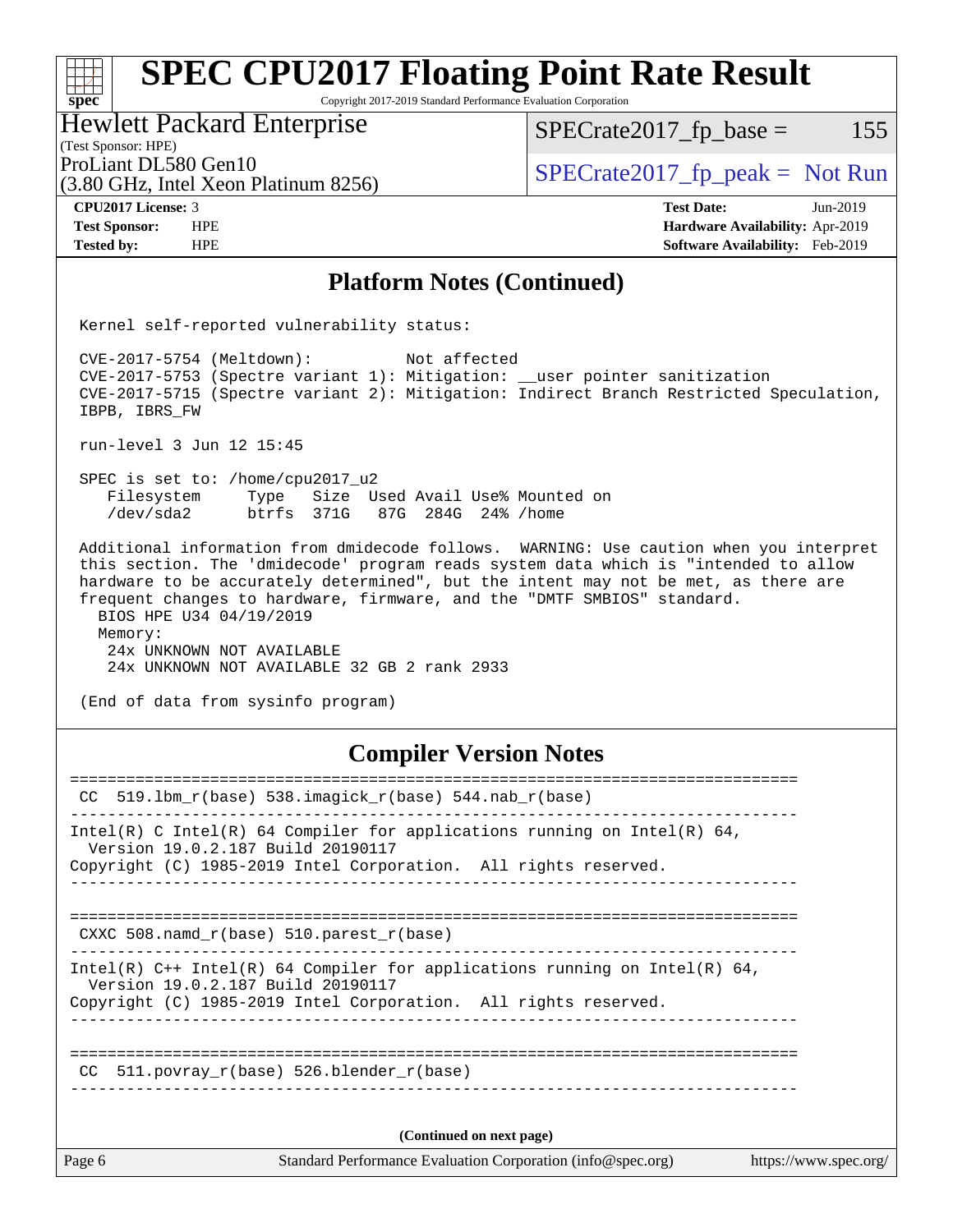# **[spec](http://www.spec.org/)**

## **[SPEC CPU2017 Floating Point Rate Result](http://www.spec.org/auto/cpu2017/Docs/result-fields.html#SPECCPU2017FloatingPointRateResult)**

Copyright 2017-2019 Standard Performance Evaluation Corporation

Hewlett Packard Enterprise

 $SPECrate2017_fp\_base = 155$ 

(Test Sponsor: HPE)

(3.80 GHz, Intel Xeon Platinum 8256)

ProLiant DL580 Gen10<br>  $\begin{array}{r} \text{SPECrate2017\_fp\_peak = Not Run} \\ \text{SPECrate2017\_fp\_peak = Not Run} \end{array}$ 

**[CPU2017 License:](http://www.spec.org/auto/cpu2017/Docs/result-fields.html#CPU2017License)** 3 **[Test Date:](http://www.spec.org/auto/cpu2017/Docs/result-fields.html#TestDate)** Jun-2019 **[Test Sponsor:](http://www.spec.org/auto/cpu2017/Docs/result-fields.html#TestSponsor)** HPE **[Hardware Availability:](http://www.spec.org/auto/cpu2017/Docs/result-fields.html#HardwareAvailability)** Apr-2019 **[Tested by:](http://www.spec.org/auto/cpu2017/Docs/result-fields.html#Testedby)** HPE **[Software Availability:](http://www.spec.org/auto/cpu2017/Docs/result-fields.html#SoftwareAvailability)** Feb-2019

## **[Compiler Version Notes \(Continued\)](http://www.spec.org/auto/cpu2017/Docs/result-fields.html#CompilerVersionNotes)**

| Intel(R) $C++$ Intel(R) 64 Compiler for applications running on Intel(R) 64,<br>Version 19.0.2.187 Build 20190117<br>Copyright (C) 1985-2019 Intel Corporation. All rights reserved.<br>Intel(R) C Intel(R) 64 Compiler for applications running on Intel(R) 64,<br>Version 19.0.2.187 Build 20190117<br>Copyright (C) 1985-2019 Intel Corporation. All rights reserved.                                                                                                                                                                                             |
|----------------------------------------------------------------------------------------------------------------------------------------------------------------------------------------------------------------------------------------------------------------------------------------------------------------------------------------------------------------------------------------------------------------------------------------------------------------------------------------------------------------------------------------------------------------------|
| FC 507.cactuBSSN r(base)                                                                                                                                                                                                                                                                                                                                                                                                                                                                                                                                             |
| Intel(R) $C++$ Intel(R) 64 Compiler for applications running on Intel(R) 64,<br>Version 19.0.2.187 Build 20190117<br>Copyright (C) 1985-2019 Intel Corporation. All rights reserved.<br>Intel(R) C Intel(R) 64 Compiler for applications running on Intel(R) 64,<br>Version 19.0.2.187 Build 20190117<br>Copyright (C) 1985-2019 Intel Corporation. All rights reserved.<br>$Intel(R)$ Fortran Intel(R) 64 Compiler for applications running on Intel(R)<br>64, Version 19.0.2.187 Build 20190117<br>Copyright (C) 1985-2019 Intel Corporation. All rights reserved. |
| FC 503.bwaves_r(base) 549.fotonik3d_r(base) 554.roms_r(base)                                                                                                                                                                                                                                                                                                                                                                                                                                                                                                         |
| $Intel(R)$ Fortran Intel(R) 64 Compiler for applications running on Intel(R)<br>64, Version 19.0.2.187 Build 20190117<br>Copyright (C) 1985-2019 Intel Corporation. All rights reserved.                                                                                                                                                                                                                                                                                                                                                                             |
| $CC$ 521.wrf_r(base) 527.cam4_r(base)                                                                                                                                                                                                                                                                                                                                                                                                                                                                                                                                |
| $Intel(R)$ Fortran Intel(R) 64 Compiler for applications running on Intel(R)<br>64, Version 19.0.2.187 Build 20190117<br>Copyright (C) 1985-2019 Intel Corporation. All rights reserved.<br>Intel(R) C Intel(R) 64 Compiler for applications running on Intel(R) 64,<br>Version 19.0.2.187 Build 20190117<br>Copyright (C) 1985-2019 Intel Corporation. All rights reserved.                                                                                                                                                                                         |

## **[Base Compiler Invocation](http://www.spec.org/auto/cpu2017/Docs/result-fields.html#BaseCompilerInvocation)**

[C benchmarks](http://www.spec.org/auto/cpu2017/Docs/result-fields.html#Cbenchmarks):

[icc -m64 -std=c11](http://www.spec.org/cpu2017/results/res2019q3/cpu2017-20190625-15758.flags.html#user_CCbase_intel_icc_64bit_c11_33ee0cdaae7deeeab2a9725423ba97205ce30f63b9926c2519791662299b76a0318f32ddfffdc46587804de3178b4f9328c46fa7c2b0cd779d7a61945c91cd35)

**(Continued on next page)**

Page 7 Standard Performance Evaluation Corporation [\(info@spec.org\)](mailto:info@spec.org) <https://www.spec.org/>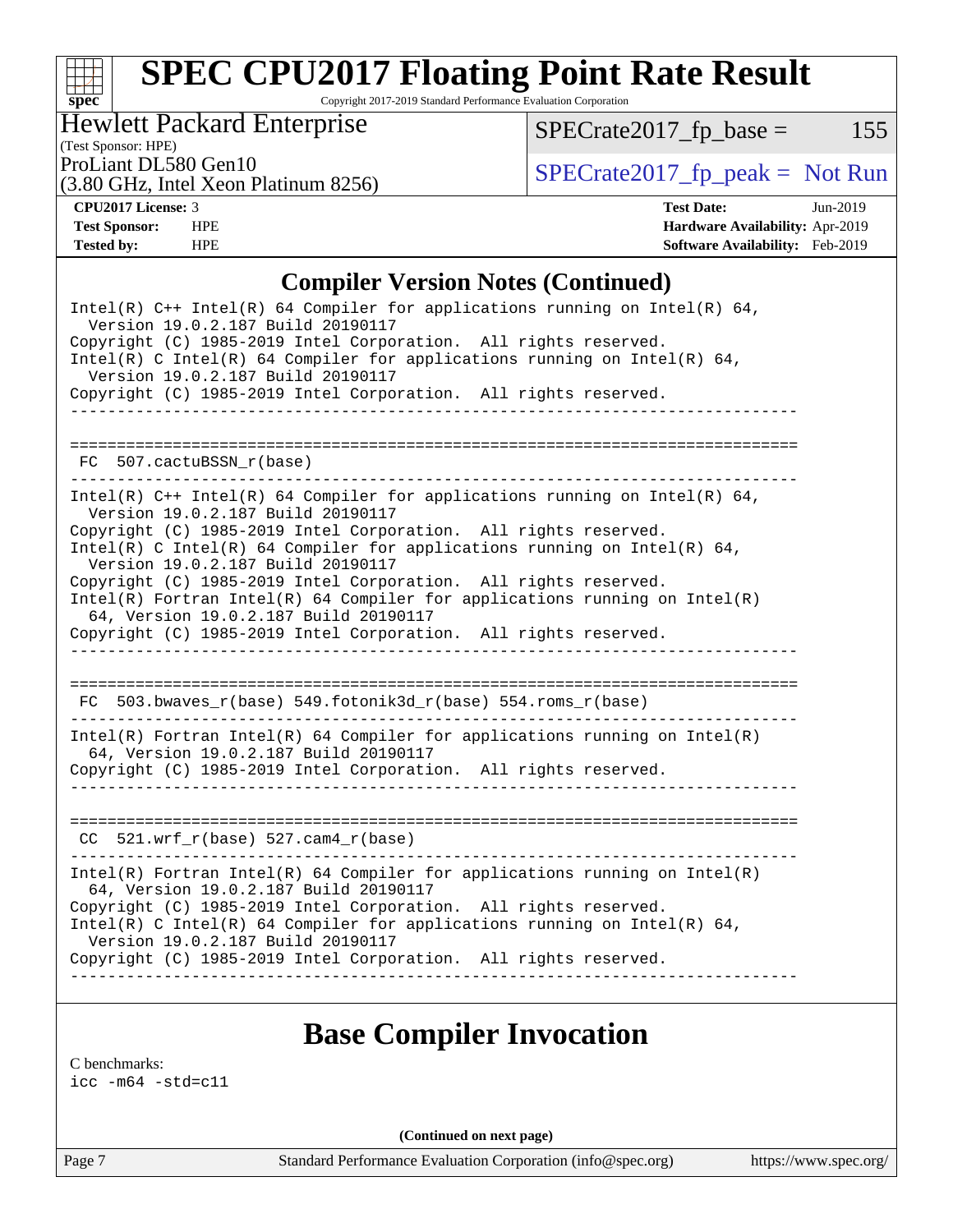## **[spec](http://www.spec.org/)**

## **[SPEC CPU2017 Floating Point Rate Result](http://www.spec.org/auto/cpu2017/Docs/result-fields.html#SPECCPU2017FloatingPointRateResult)**

Copyright 2017-2019 Standard Performance Evaluation Corporation

## Hewlett Packard Enterprise

(Test Sponsor: HPE)

 $SPECTate2017<sub>fr</sub> base = 155$ 

(3.80 GHz, Intel Xeon Platinum 8256)

ProLiant DL580 Gen10  $SPECrate2017$  fp\_peak = Not Run

**[CPU2017 License:](http://www.spec.org/auto/cpu2017/Docs/result-fields.html#CPU2017License)** 3 **[Test Date:](http://www.spec.org/auto/cpu2017/Docs/result-fields.html#TestDate)** Jun-2019 **[Test Sponsor:](http://www.spec.org/auto/cpu2017/Docs/result-fields.html#TestSponsor)** HPE **[Hardware Availability:](http://www.spec.org/auto/cpu2017/Docs/result-fields.html#HardwareAvailability)** Apr-2019 **[Tested by:](http://www.spec.org/auto/cpu2017/Docs/result-fields.html#Testedby)** HPE **[Software Availability:](http://www.spec.org/auto/cpu2017/Docs/result-fields.html#SoftwareAvailability)** Feb-2019

## **[Base Compiler Invocation \(Continued\)](http://www.spec.org/auto/cpu2017/Docs/result-fields.html#BaseCompilerInvocation)**

[C++ benchmarks:](http://www.spec.org/auto/cpu2017/Docs/result-fields.html#CXXbenchmarks) [icpc -m64](http://www.spec.org/cpu2017/results/res2019q3/cpu2017-20190625-15758.flags.html#user_CXXbase_intel_icpc_64bit_4ecb2543ae3f1412ef961e0650ca070fec7b7afdcd6ed48761b84423119d1bf6bdf5cad15b44d48e7256388bc77273b966e5eb805aefd121eb22e9299b2ec9d9)

[Fortran benchmarks](http://www.spec.org/auto/cpu2017/Docs/result-fields.html#Fortranbenchmarks): [ifort -m64](http://www.spec.org/cpu2017/results/res2019q3/cpu2017-20190625-15758.flags.html#user_FCbase_intel_ifort_64bit_24f2bb282fbaeffd6157abe4f878425411749daecae9a33200eee2bee2fe76f3b89351d69a8130dd5949958ce389cf37ff59a95e7a40d588e8d3a57e0c3fd751)

[Benchmarks using both Fortran and C](http://www.spec.org/auto/cpu2017/Docs/result-fields.html#BenchmarksusingbothFortranandC): [ifort -m64](http://www.spec.org/cpu2017/results/res2019q3/cpu2017-20190625-15758.flags.html#user_CC_FCbase_intel_ifort_64bit_24f2bb282fbaeffd6157abe4f878425411749daecae9a33200eee2bee2fe76f3b89351d69a8130dd5949958ce389cf37ff59a95e7a40d588e8d3a57e0c3fd751) [icc -m64 -std=c11](http://www.spec.org/cpu2017/results/res2019q3/cpu2017-20190625-15758.flags.html#user_CC_FCbase_intel_icc_64bit_c11_33ee0cdaae7deeeab2a9725423ba97205ce30f63b9926c2519791662299b76a0318f32ddfffdc46587804de3178b4f9328c46fa7c2b0cd779d7a61945c91cd35)

[Benchmarks using both C and C++](http://www.spec.org/auto/cpu2017/Docs/result-fields.html#BenchmarksusingbothCandCXX): [icpc -m64](http://www.spec.org/cpu2017/results/res2019q3/cpu2017-20190625-15758.flags.html#user_CC_CXXbase_intel_icpc_64bit_4ecb2543ae3f1412ef961e0650ca070fec7b7afdcd6ed48761b84423119d1bf6bdf5cad15b44d48e7256388bc77273b966e5eb805aefd121eb22e9299b2ec9d9) [icc -m64 -std=c11](http://www.spec.org/cpu2017/results/res2019q3/cpu2017-20190625-15758.flags.html#user_CC_CXXbase_intel_icc_64bit_c11_33ee0cdaae7deeeab2a9725423ba97205ce30f63b9926c2519791662299b76a0318f32ddfffdc46587804de3178b4f9328c46fa7c2b0cd779d7a61945c91cd35)

[Benchmarks using Fortran, C, and C++:](http://www.spec.org/auto/cpu2017/Docs/result-fields.html#BenchmarksusingFortranCandCXX) [icpc -m64](http://www.spec.org/cpu2017/results/res2019q3/cpu2017-20190625-15758.flags.html#user_CC_CXX_FCbase_intel_icpc_64bit_4ecb2543ae3f1412ef961e0650ca070fec7b7afdcd6ed48761b84423119d1bf6bdf5cad15b44d48e7256388bc77273b966e5eb805aefd121eb22e9299b2ec9d9) [icc -m64 -std=c11](http://www.spec.org/cpu2017/results/res2019q3/cpu2017-20190625-15758.flags.html#user_CC_CXX_FCbase_intel_icc_64bit_c11_33ee0cdaae7deeeab2a9725423ba97205ce30f63b9926c2519791662299b76a0318f32ddfffdc46587804de3178b4f9328c46fa7c2b0cd779d7a61945c91cd35) [ifort -m64](http://www.spec.org/cpu2017/results/res2019q3/cpu2017-20190625-15758.flags.html#user_CC_CXX_FCbase_intel_ifort_64bit_24f2bb282fbaeffd6157abe4f878425411749daecae9a33200eee2bee2fe76f3b89351d69a8130dd5949958ce389cf37ff59a95e7a40d588e8d3a57e0c3fd751)

## **[Base Portability Flags](http://www.spec.org/auto/cpu2017/Docs/result-fields.html#BasePortabilityFlags)**

 503.bwaves\_r: [-DSPEC\\_LP64](http://www.spec.org/cpu2017/results/res2019q3/cpu2017-20190625-15758.flags.html#suite_basePORTABILITY503_bwaves_r_DSPEC_LP64) 507.cactuBSSN\_r: [-DSPEC\\_LP64](http://www.spec.org/cpu2017/results/res2019q3/cpu2017-20190625-15758.flags.html#suite_basePORTABILITY507_cactuBSSN_r_DSPEC_LP64) 508.namd\_r: [-DSPEC\\_LP64](http://www.spec.org/cpu2017/results/res2019q3/cpu2017-20190625-15758.flags.html#suite_basePORTABILITY508_namd_r_DSPEC_LP64) 510.parest\_r: [-DSPEC\\_LP64](http://www.spec.org/cpu2017/results/res2019q3/cpu2017-20190625-15758.flags.html#suite_basePORTABILITY510_parest_r_DSPEC_LP64) 511.povray\_r: [-DSPEC\\_LP64](http://www.spec.org/cpu2017/results/res2019q3/cpu2017-20190625-15758.flags.html#suite_basePORTABILITY511_povray_r_DSPEC_LP64) 519.lbm\_r: [-DSPEC\\_LP64](http://www.spec.org/cpu2017/results/res2019q3/cpu2017-20190625-15758.flags.html#suite_basePORTABILITY519_lbm_r_DSPEC_LP64) 521.wrf\_r: [-DSPEC\\_LP64](http://www.spec.org/cpu2017/results/res2019q3/cpu2017-20190625-15758.flags.html#suite_basePORTABILITY521_wrf_r_DSPEC_LP64) [-DSPEC\\_CASE\\_FLAG](http://www.spec.org/cpu2017/results/res2019q3/cpu2017-20190625-15758.flags.html#b521.wrf_r_baseCPORTABILITY_DSPEC_CASE_FLAG) [-convert big\\_endian](http://www.spec.org/cpu2017/results/res2019q3/cpu2017-20190625-15758.flags.html#user_baseFPORTABILITY521_wrf_r_convert_big_endian_c3194028bc08c63ac5d04de18c48ce6d347e4e562e8892b8bdbdc0214820426deb8554edfa529a3fb25a586e65a3d812c835984020483e7e73212c4d31a38223) 526.blender\_r: [-DSPEC\\_LP64](http://www.spec.org/cpu2017/results/res2019q3/cpu2017-20190625-15758.flags.html#suite_basePORTABILITY526_blender_r_DSPEC_LP64) [-DSPEC\\_LINUX](http://www.spec.org/cpu2017/results/res2019q3/cpu2017-20190625-15758.flags.html#b526.blender_r_baseCPORTABILITY_DSPEC_LINUX) [-funsigned-char](http://www.spec.org/cpu2017/results/res2019q3/cpu2017-20190625-15758.flags.html#user_baseCPORTABILITY526_blender_r_force_uchar_40c60f00ab013830e2dd6774aeded3ff59883ba5a1fc5fc14077f794d777847726e2a5858cbc7672e36e1b067e7e5c1d9a74f7176df07886a243d7cc18edfe67) 527.cam4\_r: [-DSPEC\\_LP64](http://www.spec.org/cpu2017/results/res2019q3/cpu2017-20190625-15758.flags.html#suite_basePORTABILITY527_cam4_r_DSPEC_LP64) [-DSPEC\\_CASE\\_FLAG](http://www.spec.org/cpu2017/results/res2019q3/cpu2017-20190625-15758.flags.html#b527.cam4_r_baseCPORTABILITY_DSPEC_CASE_FLAG) 538.imagick\_r: [-DSPEC\\_LP64](http://www.spec.org/cpu2017/results/res2019q3/cpu2017-20190625-15758.flags.html#suite_basePORTABILITY538_imagick_r_DSPEC_LP64) 544.nab\_r: [-DSPEC\\_LP64](http://www.spec.org/cpu2017/results/res2019q3/cpu2017-20190625-15758.flags.html#suite_basePORTABILITY544_nab_r_DSPEC_LP64) 549.fotonik3d\_r: [-DSPEC\\_LP64](http://www.spec.org/cpu2017/results/res2019q3/cpu2017-20190625-15758.flags.html#suite_basePORTABILITY549_fotonik3d_r_DSPEC_LP64) 554.roms\_r: [-DSPEC\\_LP64](http://www.spec.org/cpu2017/results/res2019q3/cpu2017-20190625-15758.flags.html#suite_basePORTABILITY554_roms_r_DSPEC_LP64)

## **[Base Optimization Flags](http://www.spec.org/auto/cpu2017/Docs/result-fields.html#BaseOptimizationFlags)**

[C benchmarks](http://www.spec.org/auto/cpu2017/Docs/result-fields.html#Cbenchmarks):

[-xCORE-AVX2](http://www.spec.org/cpu2017/results/res2019q3/cpu2017-20190625-15758.flags.html#user_CCbase_f-xCORE-AVX2) [-ipo](http://www.spec.org/cpu2017/results/res2019q3/cpu2017-20190625-15758.flags.html#user_CCbase_f-ipo) [-O3](http://www.spec.org/cpu2017/results/res2019q3/cpu2017-20190625-15758.flags.html#user_CCbase_f-O3) [-no-prec-div](http://www.spec.org/cpu2017/results/res2019q3/cpu2017-20190625-15758.flags.html#user_CCbase_f-no-prec-div) [-qopt-prefetch](http://www.spec.org/cpu2017/results/res2019q3/cpu2017-20190625-15758.flags.html#user_CCbase_f-qopt-prefetch) [-ffinite-math-only](http://www.spec.org/cpu2017/results/res2019q3/cpu2017-20190625-15758.flags.html#user_CCbase_f_finite_math_only_cb91587bd2077682c4b38af759c288ed7c732db004271a9512da14a4f8007909a5f1427ecbf1a0fb78ff2a814402c6114ac565ca162485bbcae155b5e4258871) [-qopt-mem-layout-trans=4](http://www.spec.org/cpu2017/results/res2019q3/cpu2017-20190625-15758.flags.html#user_CCbase_f-qopt-mem-layout-trans_fa39e755916c150a61361b7846f310bcdf6f04e385ef281cadf3647acec3f0ae266d1a1d22d972a7087a248fd4e6ca390a3634700869573d231a252c784941a8)

[C++ benchmarks:](http://www.spec.org/auto/cpu2017/Docs/result-fields.html#CXXbenchmarks) [-xCORE-AVX2](http://www.spec.org/cpu2017/results/res2019q3/cpu2017-20190625-15758.flags.html#user_CXXbase_f-xCORE-AVX2) [-ipo](http://www.spec.org/cpu2017/results/res2019q3/cpu2017-20190625-15758.flags.html#user_CXXbase_f-ipo) [-O3](http://www.spec.org/cpu2017/results/res2019q3/cpu2017-20190625-15758.flags.html#user_CXXbase_f-O3) [-no-prec-div](http://www.spec.org/cpu2017/results/res2019q3/cpu2017-20190625-15758.flags.html#user_CXXbase_f-no-prec-div) [-qopt-prefetch](http://www.spec.org/cpu2017/results/res2019q3/cpu2017-20190625-15758.flags.html#user_CXXbase_f-qopt-prefetch) [-ffinite-math-only](http://www.spec.org/cpu2017/results/res2019q3/cpu2017-20190625-15758.flags.html#user_CXXbase_f_finite_math_only_cb91587bd2077682c4b38af759c288ed7c732db004271a9512da14a4f8007909a5f1427ecbf1a0fb78ff2a814402c6114ac565ca162485bbcae155b5e4258871) [-qopt-mem-layout-trans=4](http://www.spec.org/cpu2017/results/res2019q3/cpu2017-20190625-15758.flags.html#user_CXXbase_f-qopt-mem-layout-trans_fa39e755916c150a61361b7846f310bcdf6f04e385ef281cadf3647acec3f0ae266d1a1d22d972a7087a248fd4e6ca390a3634700869573d231a252c784941a8)

**(Continued on next page)**

Page 8 Standard Performance Evaluation Corporation [\(info@spec.org\)](mailto:info@spec.org) <https://www.spec.org/>